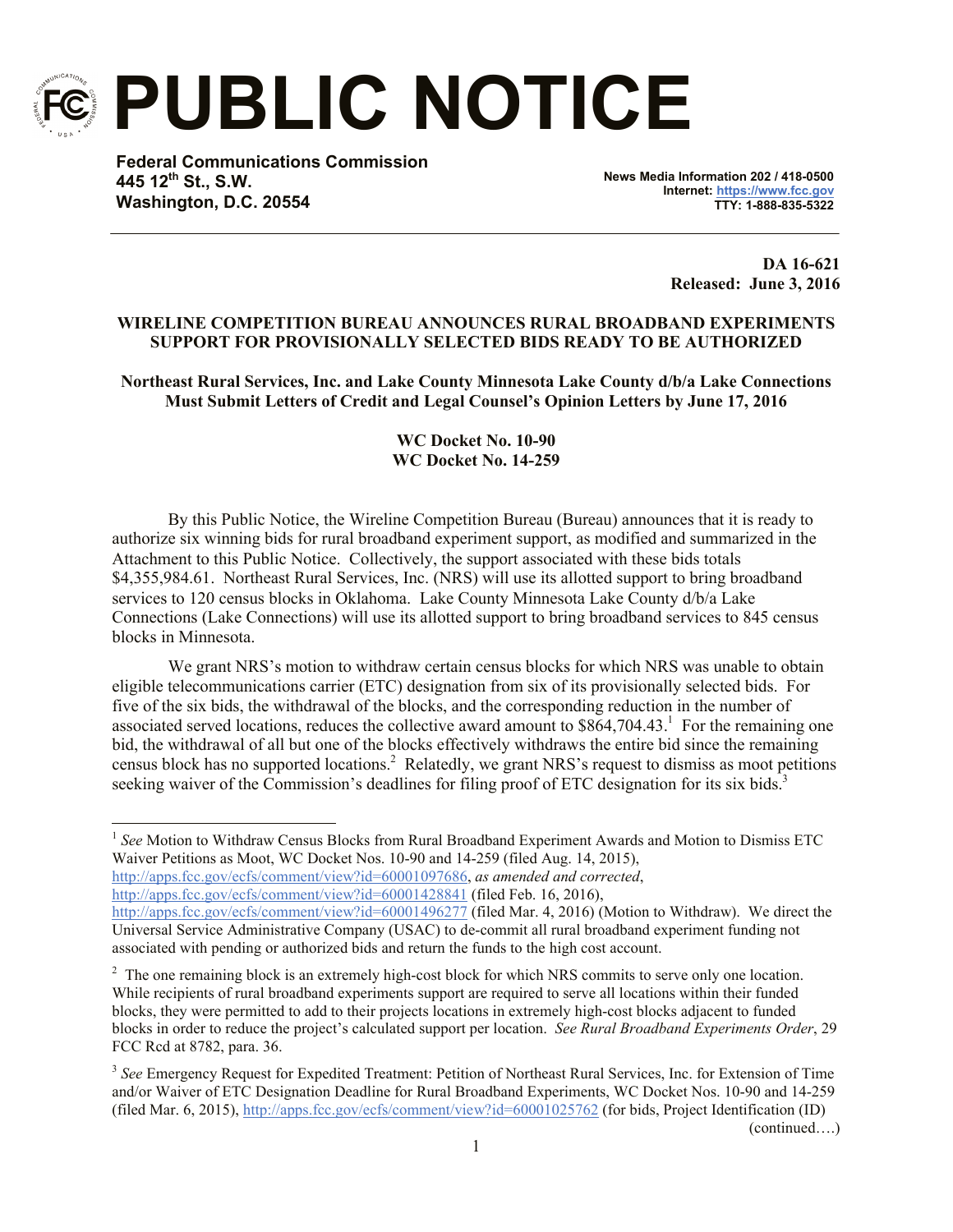We grant Lake Connections' petition for waiver and extension of time to submit by March 5, 2015, proof of ETC designation in all areas covered by its provisionally selected bid.<sup>4</sup>

To be authorized to receive this support, each of these bidders must submit at least one acceptable irrevocable stand-by letter of credit (LOC) and Bankruptcy Code opinion letter from its legal counsel in accordance with the instructions provided below by the applicable deadline – **June 17, 2016 at 11:59 p.m. ET**. 5

*Background*. On December 5, 2014, the Bureau announced its provisional selection of a first round of bids for rural broadband experiments support, including, among others, NRS's bids for Project ID numbers 8 and 10 (bids 8 and 10), and Lake Connections' bid for Project ID number 1 (bid 1). $\rm^6$  On March 4, 2015, the Bureau announced its provisional selection of a second round of bids for rural broadband experiments support, including, among others, NRS's bids for Project ID numbers 2, 3, 7, and 9 (bids 2, 3, 7, and 9).<sup>7</sup> Under the post-selection review process established by the Commission in its *Rural Broadband Experiments Order*, the release of these public notices triggered the provisionally selected bidders' obligations to submit, by specified deadlines, certain information and documents necessary to the Bureau's assessment of their fitness for authorization. 8

More specifically, the provisionally selected bidders identified in each of the public notices were required to provide, within 10 business days of its release, certain technical and financial information, including their most recent three consecutive years of audited financial statements, a description of the technology and system design that they will use to deliver voice and broadband service (including a network diagram certified by a professional engineer), and for entities proposing to use wireless technologies, a description of spectrum access requirements.<sup>9</sup> Within 60 days of the notice's release, these bidders were required to submit a letter from an acceptable bank committing to issue an irrevocable stand-by Letter of Credit (LOC).<sup>10</sup> And, within 90 days of the notice's release, these bidders were required to submit appropriate documentation of their designation as an ETC in all of the areas for which support will be received as well as a certification of accuracy.<sup>11</sup>

5 *See Connect America et al.*, WC Docket Nos. 10-90 and 14-58, Report and Order and Further Notice of Proposed Rulemaking, 29 FCC Rcd 8769, 8788–93, paras. 54–71 (2014) (*Rural Broadband Experiments Order*).

<sup>6</sup> See Wireline Competition Bureau Announces Entities Provisionally Selected for Rural Broadband Experiments; *Sets Deadlines for Submission of Additional Information*, WC Docket No. 10-90, Public Notice, 29 FCC Rcd 14684, 14687, Attach. A (WCB 2014) (*First Round Public Notice*).

7 *See Wireline Competition Bureau Announces Additional Provisionally Selected Bidders for Rural Broadband Experiments and Sets Deadlines for Submission of Additional Information*, WC Docket Nos. 10-90 and 14-259, Public Notice, 30 FCC Rcd 2045, 2047, Attach. (WCB 2015) (*Second Round Public Notice*).

8 *See Rural Broadband Experiments Order*, 29 FCC Rcd at 8786–93, paras. 51–71.

9 *See id*. at 8787, paras. 52, 54.

<sup>10</sup> *See id*. at 8787–88, para. 54.

<sup>11</sup> *See id*. at 8778–79, 8788, paras. 22–23, 54.

<sup>(</sup>Continued from previous page)

numbers 8 and 10, requesting extension of the March 5, 2015 deadline for filing proof of ETC designation) (March Waiver Request); Petition for Waiver and request for Extension of Time to File ETC Designation of Northeast Rural Services, Inc., WC Docket Nos. 10-90 and 14-259 (June 2, 2015),

http://apps.fcc.gov/ecfs/comment/view?id=60001059814 (for bids, Project ID numbers 2, 3, 7, and 9, seeking extension of the June 2, 2015 filing deadline) (June Waiver Request).

<sup>4</sup> *See* Emergency Request for Expedited Treatment, Petition of Lake County Minnesota for Waiver of ETC Designation Deadline for Rural Broadband Experiments, WC Docket Nos. 10-90 and 14-259 (filed Feb. 21, 2015), http://apps.fcc.gov/ecfs/comment/view?id=60001019092, *as amended*, Chronology of Relevant Events Relating to Designation as an Eligible Telecommunications Carrier (filed Mar. 2, 2015), http://apps.fcc.gov/ecfs/comment/view?id=60001025197 (Lake Connections Waiver Supplement).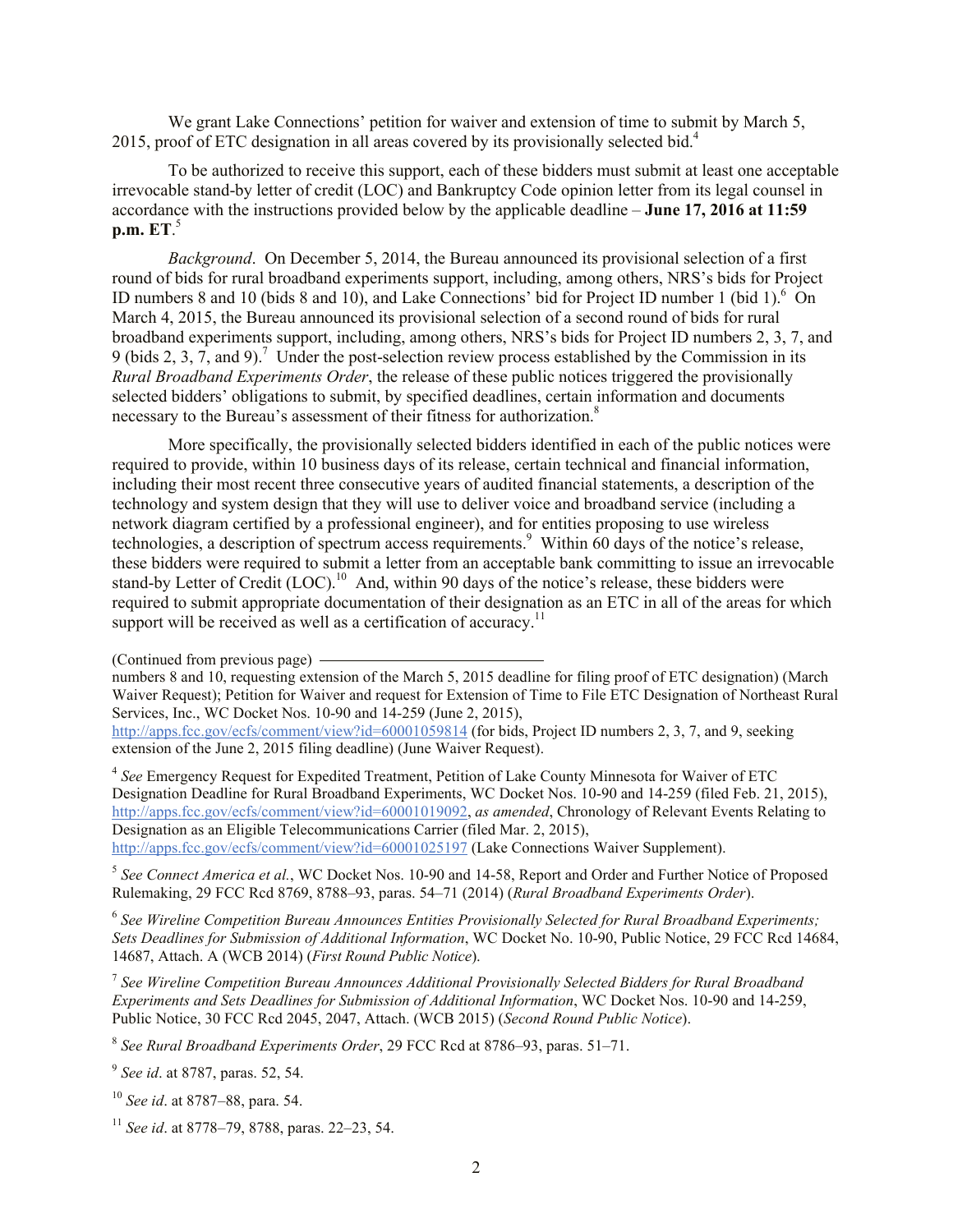*Technical and Financial Information.* We find that NRS and Lake Connections have timely submitted the required technical and financial information.<sup>12</sup> Based on our review of this information, we find that they have demonstrated sufficient ability to meet their commitments.

*NRS's LOC Commitment Letter.* We have previously determined that NRS timely submitted the required letter from a bank meeting the Commission's requirements committing to issue an irrevocable stand-by original LOC to NRS sufficient to cover its first-round provisionally selected bids, a finding which we affirm here with respect to bids 8 and  $10<sup>13</sup>$  We also previously granted NRS's request for waiver of its May 4, 2015 deadline for submitting a LOC commitment letter for its second-round provisionally selected bids, accepting as timely filed NRS's June 12, 2015 submission.<sup>14</sup> We determined that this LOC commitment letter was issued by a qualified bank and was sufficient to cover its secondround provisionally selected bids, a finding which we affirm here with respect to bids 2, 3, 7, and  $9<sup>15</sup>$ 

*Lake Connections' LOC Commitment Letter*. We find that Lake Connections has timely submitted the required letter from a bank meeting the Commission's requirements committing to issue an irrevocable stand-by original LOC to Lake Connections sufficient to cover its provisionally selected bid.<sup>16</sup>

*NRS's ETC Designation and Motion to Withdraw.* We find that NRS has submitted documentation sufficient to show that the relevant state authority has designated NRS as an ETC in all of the census blocks included within NRS's bids, as modified in accordance with its Motion to Withdraw and as described in the Attachment.<sup>17</sup>

For the reasons discussed below, we grant NRS's motion to withdraw from further rural broadband experiment support consideration all census blocks within the service area of any "rural telephone company," thereby rendering moot its pending waiver petitions seeking extensions of the deadlines for submitting proof of ETC designation. Accordingly, we dismiss these waiver petitions. Given the unique circumstances of this case, we find it is in the public interest to permit NRS to withdraw these census blocks and to authorize the bids as modified.

NRS filed its application for ETC designation with the Oklahoma Corporation Commission (OCC) within 15 days of the release of the *First Round Public Notice*, thus demonstrating presumptive good faith in attempting to comply with the Commission's March  $5<sup>th</sup>$  deadline.<sup>18</sup> In its application, NRS

l

<sup>14</sup> *See Connect America Fund Rural Broadband Experiments*, Order, WC Docket Nos. 10-90 and 14-259, 30 FCC Rcd 10641, 10643, para. 7 (WCB 2015).

<sup>15</sup> *See Wireline Competition Bureau Announces Rural Broadband Experiments Support for Three Provisionally Selected Bids is Ready to Be Authorized,* WC Docket Nos. 10-90 and 14-259, Public Notice, 30 FCC Rcd 10647, 10648 (WCB 2015) (after reviewing LOC Commitment Letter and proof of ETC designation, pronouncing NRS's second round provisionally selected bids, Project ID Numbers 5 and 9, ready to be authorized).

<sup>16</sup> *See Rural Broadband Experiments Order*, 29 FCC Rcd at 8787, para. 54.

<sup>17</sup> See Application of Northeast Rural Services, Inc. for Designation as an Eligible Telecommunications Carrier Pursuant to the Telecommunications Act of 1996, Cause No. PUD 201400359 (AT&T Proceeding), *Final Order Designating Northeast Rural Services, Inc. as an Eligible Telecommunications Carrier*, Order No. 637332 (Mar. 4, 2015), http://imaging.occeweb.com/AP/Orders/occ5183667.pdf (designating NRS as an ETC in specified exchanges served by Southwestern Bell Telephone Company d/b/a AT&T Oklahoma) (*NRS ETC Designation Order*).

<sup>18</sup> *See AT&T Proceeding,* Application of Northeast Rural Services, Inc. for Designation as an Eligible Telecommunications Carrier (filed Dec. 19, 2014), http://imaging.occeweb.com/AP/CaseFiles/occ5168674.pdf;

<sup>12</sup> *See id*. at 8787, para. 52.

<sup>13</sup> *See Wireline Competition Bureau Announces Rural Broadband Experiments Support for 15 Provisionally Selected Bids is Ready to Be Authorized and Releases Updated Frequently Asked Questions*, WC Docket Nos. 10-90 and 14-259, Public Notice, 30 FCC Rcd 5038, 5039 (WCB 2015) (after reviewing LOC Commitment Letter and proof of ETC designation, pronouncing NRS's first round provisionally selected bids, Project ID Numbers 1, 4, 6, and 12, ready to be authorized).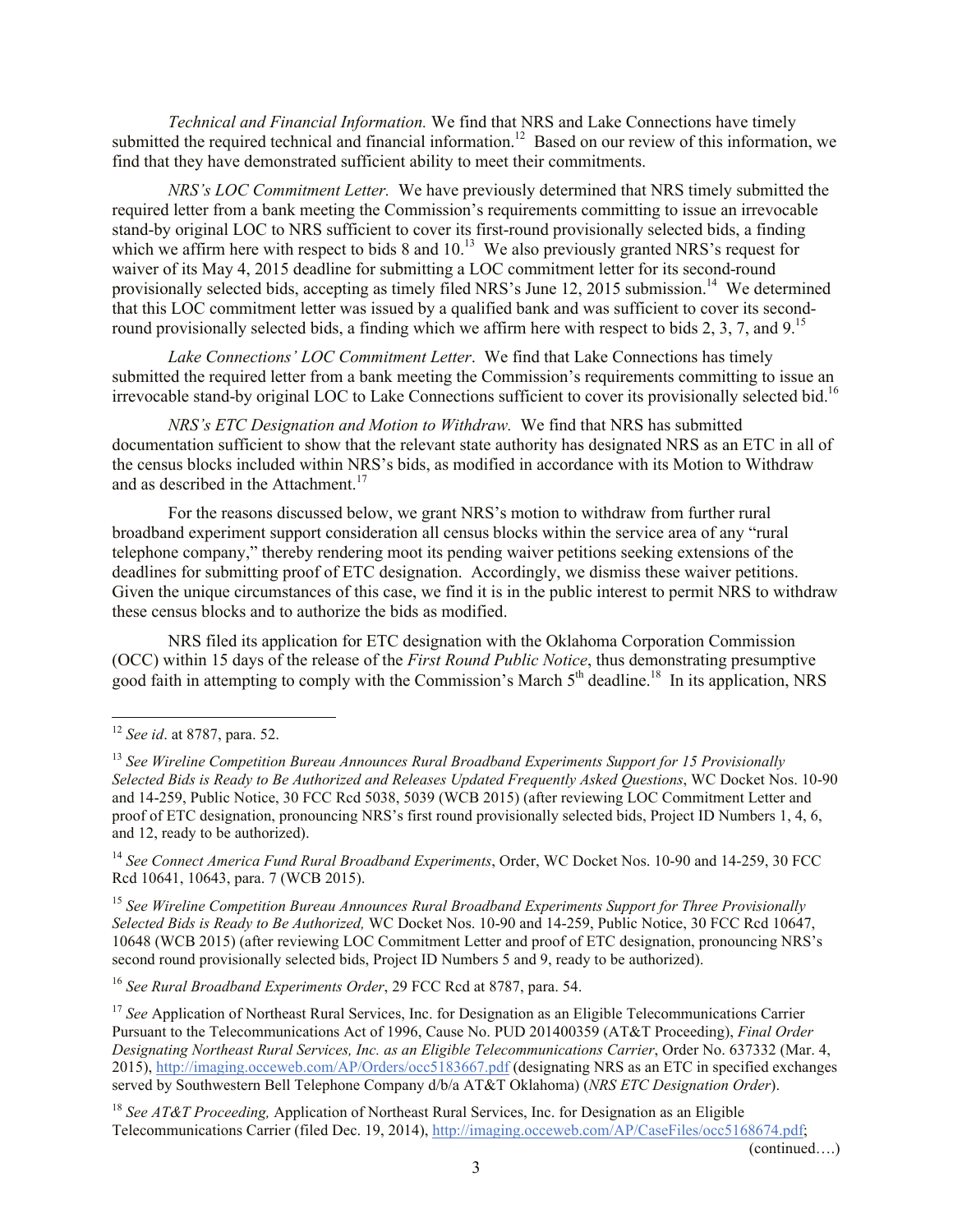requested designation in certain exchanges served by Southwestern Bell Telephone Company d/b/a  $\widehat{AT\&T}$  Oklahoma (AT&T exchanges).<sup>19</sup> NRS explains, however, that when it filed its ETC application with the OCC, as when it submitted its bid to the Commission, reliable information showing the geographic relationship between the service areas of incumbent local exchange carriers (ILEC) and census blocks was not readily available.<sup>20</sup> Consequently, NRS engaged an engineering firm to map the requisite overlaps only to discover, upon the work's completion, that certain census blocks included within each of six provisionally selected bids were located within the service area of either Chouteau Telephone Company d/b/a FairPoint Communications Inc. (Fairpoint) or CenturyTel of Northwest Arkansas, LLC d/b/a CenturyLink.<sup>21</sup>

On January 29, 2015, NRS amended its application to include the relevant portions of these carriers' service areas.<sup>22</sup> These carriers, however, unlike AT&T, were price-cap affiliates meeting the statutory definition of "rural telephone company."<sup>23</sup> Under section  $214(e)(5)$  of the Telecommunications Act of 1996, the service area of any newly designated ETC, if located within the service area of a rural telephone company, must conform to the entire service area of the rural telephone company, "unless and until the Commission and the States . . . establish a different definition [of the service area for both entities]."<sup>24</sup> Before the OCC, Fairpoint challenged NRS's proposed designation in only part of its service area as contrary to the public interest.<sup>25</sup>

In light of these developments, NRS explains, it soon became apparent that there was insufficient time for the OCC to fully consider the public interest ramifications of NRS's amended ETC application before expiration of the Commission's March  $5<sup>th</sup>$  deadline for submitting proof of ETC designation.<sup>26</sup> Consequently, in mid-February, NRS trifurcated the proceeding by carrier service area.<sup>27</sup> Such

(Continued from previous page)

*Rural Broadband Experiments Order*, 29 FCC Rcd at 8778, para. 22 n.52 (explaining that the Commission would presume an entity to have shown good faith in attempting to meet the 90-day deadline if it filed its ETC application within 15 days of release of the public notice announcing the winning bidders).

<sup>19</sup> *See supra* note 17.

<sup>20</sup> *See* June Waiver Request at 1–2; March Waiver Request at 4, para. 10.

<sup>21</sup> *See id*.

<sup>22</sup> *See id*.; *see also* AT&T Proceeding, Amendment to Application (filed Jan. 29, 2015),

http://imaging.occeweb.com/AP/CaseFiles/occ5176336.pdf. NRS again amended its application on February 11th to correct an error in the study area boundary description of one of the carriers. *See* AT&T Proceeding, Second Amendment to Application (filed Feb. 11, 2015), http://imaging.occeweb.com/AP/CaseFiles/occ5179181.pdf.

 $23$  47 U.S.C. § 153(44) (defining "Rural Telephone Company").

<sup>24</sup> *Id.* § 214(e)(5). Before granting such a designation, the OCC must make an affirmative public interest finding that includes a cream skimming analysis. *Id*. § 214(e)(2), (5); 47 CFR § 54.207(c); *Federal-State Joint Board on Universal Service,* CC Docket No. 96-45, Report and Order, 20 FCC Rcd 6371, 6392–95, paras. 48–53 (2005) (discussing the cream skimming analysis used by the Commission when an entity, seeking high-cost support pursuant to the former identical support rule, requested that the Commission designate it as an ETC below the service area level of a "rural" ILEC).

<sup>25</sup> See Application of Northeast Rural Services, Inc. for Designation as an Eligible Telecommunications Carrier Pursuant to the Telecommunications Act of 1996, Cause No. PUD 201500079 (Fairpoint Proceeding), *Report of the Administrative Law Judge on a Motion to Suspend Proceeding*, at 1, para. 2 (rel. June 18, 2015), http://www.occeweb.com/ap/ReptRecomm/IHREPT/2015/15pud79.pdf.

<sup>26</sup> See Motion to Withdraw at 3 (noting that in past orders, the OCC's Public Utility Division has stressed that designations with rural telephone company service areas frequently require significant time to complete).

<sup>27</sup> *See id*. at 6, para. 18; *see also* AT&T Proceeding, Motion to Bifurcate Proceedings (filed Feb. 12, 2015), http://imaging.occeweb.com/AP/CaseFiles/occ5179182.pdf; AT&T Proceeding*, Order Granting Motion for Procedural Schedule and Dismissal without Prejudice* (rel. Feb. 19, 2015), http://imaging.occeweb.com/AP/Orders/occ5180196.pdf; *see also* Fairpoint Proceeding, Application of Northeast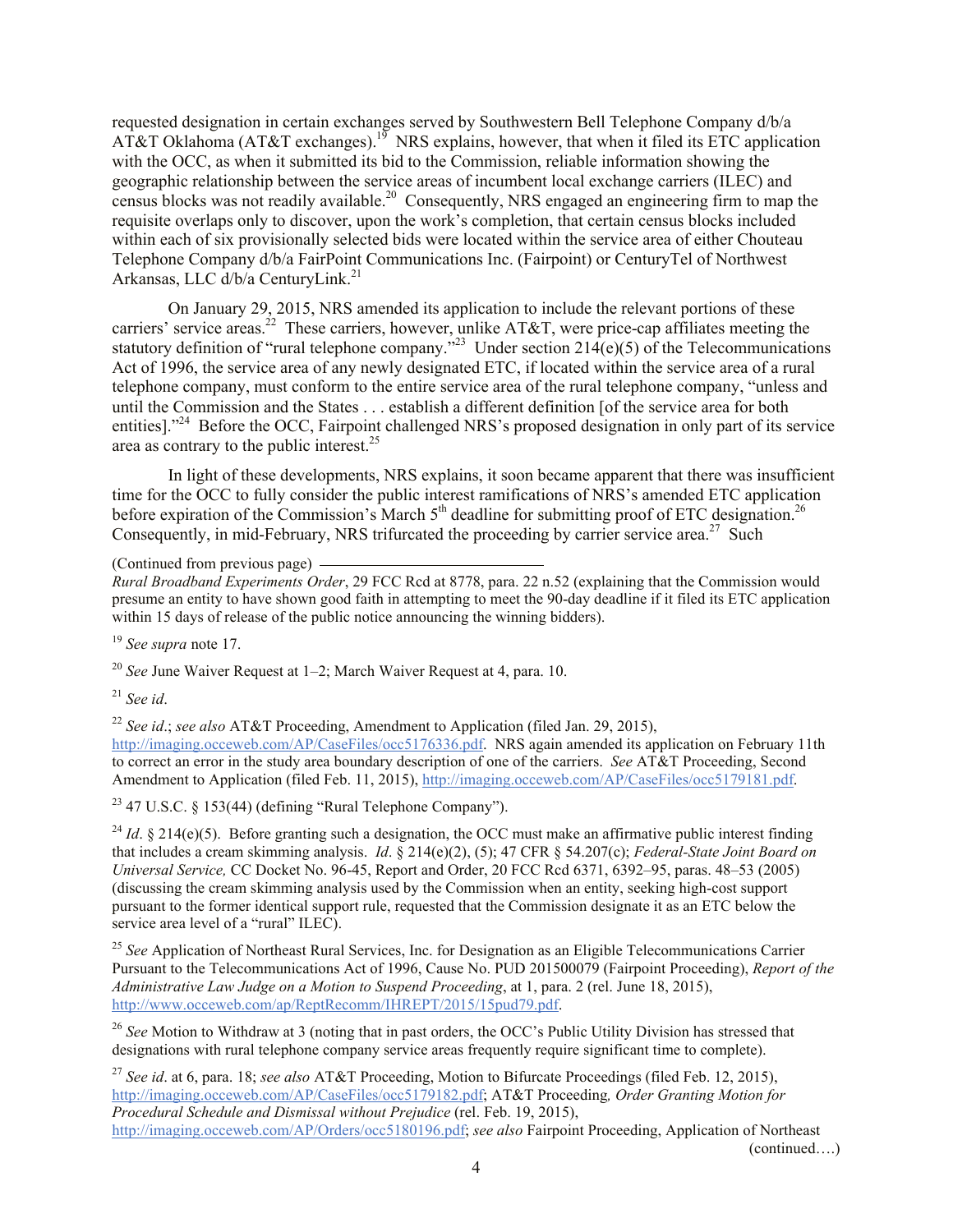trifurcation allowed the OCC to separately designate NRS as an ETC within the requested AT&T exchanges by the Commission's deadline – including within the census blocks we find ready to authorize today – while continuing to consider the newly filed, separate petitions of NRS for ETC designation in each of the two rural telephone companies' study areas.<sup>2</sup>

For the six bids that included some census blocks in one or both of the "rural" study areas, NRS timely filed with the Bureau petitions for waiver of the associated Commission deadlines for filing proof of ETC designation.<sup>29</sup> Subsequently, NRS decided that it no longer wanted to dedicate the time or resources necessary to resolve these ETC designations.<sup>30</sup> Accordingly, on July 15, 2015, NRS filed with the OCC motions to dismiss its ETC applications, motions which the OCC ultimately granted without prejudice in September of 2015 and January of 2016.<sup>31</sup> On August 14, 2015, NRS also filed the subject Motion to Withdraw with the Commission. $32$ 

In the absence of any evidence that NRS acted with bad faith when submitting its bids or during the ETC designation process, we find that it serves the public interest to permit NRS to modify five of its six bids rather than finding NRS in default and withdrawing these bids in their entirety from further consideration for rural broadband support. We recognize the statutory framework may make it more difficult to obtain ETC designation in only part of a rural telephone company's service area. On balance, therefore, based on the specific circumstances before us, we find good cause to grant NRS's requested relief.

*Lake Connections' ETC Designation.* We find that Lake Connections has submitted documentation sufficient to show that the relevant state authority has designated Lake Connections as an ETC in all of the census blocks included within Lake Connections' bid, as described in the Attachment.<sup>33</sup>

(Continued from previous page)

<sup>28</sup> *See generally NRS ETC Designation Order*. NRS's ETC designation in the AT&T exchanges covered all of the census blocks associated with six other bid projects. After ensuring that NRS met all of its other post-selection review requirements, the Bureau authorized USAC to disburse the funding associated with each of these bids. *See Rural Broadband Experiment Support Authorized for Winning Bids Submitted by BARC Electric Cooperative, Douglas Services, Inc., and Northeast Rural Services, Inc.*, WC Docket Nos. 10-90 and 14-259, Public Notice, DA 15-1416 (WCB rel. Dec. 11, 2015) (authorizing USAC to disburse support for, inter alia, NRS's project ID numbers 5 and 11); *Rural Broadband Experiment Support Authorized for Five Winning Bids for First Step Internet, LLC and Northeast Rural Services, Inc.*, WC Docket Nos. 10-90 and 14-259, Public Notice, 30 FCC Rcd 9886, 9888, Attach. (WCB 2015) (authorizing USAC to disburse support for, inter alia, NRS's Project ID numbers 1, 4, 6, and 12).

<sup>29</sup> *See supra* note 3.

<sup>30</sup> *See* Motion to Withdraw at 6–7.

<sup>31</sup> *See* Fairpoint Proceeding, Motion to Dismiss Cause (filed July 15, 2015),

http://imaging.occeweb.com/AP/CaseFiles/occ5214961.pdf, *granted, Order Granting Motion to Motion to Dismiss Cause without Prejudice* (rel. Jan. 25, 2016), http://imaging.occeweb.com/AP/Orders/occ5258620.pdf; CenturyLink Proceeding, Motion to Dismiss Cause (filed July 15, 2015),

http://imaging.occeweb.com/AP/CaseFiles/occ5214959.pdf, *granted*, *Order Granting Motion to Motion to Dismiss Cause without Prejudice* (rel. Sept. 9, 2015), http://imaging.occeweb.com/AP/Orders/occ5226740.pdf;

<sup>33</sup> See Petition of Lake County Minnesota dba Lake Connections for Designation as an Eligible Telecommunications Carrier, Docket No. P-6944/M-15-65 (Lake Connections Proceeding), Order Granting Petition for ETC Designation (Dec. 2, 2015),

Rural Services, Inc. for Designation as an Eligible Telecommunications Carrier in the Study Area of Chouteau Telephone Company d/b/a FairPoint Communications (filed Feb. 20, 2015),

http://imaging.occeweb.com/AP/CaseFiles/occ5181592.pdf; Application of Northeast Rural Services, Inc. for Designation as an Eligible Telecommunications Carrier Pursuant to the Telecommunications Act of 1996, Cause No. PUD 201500081 (CenturyLink Proceeding), Application of Northeast Rural Services, Inc. for Designation as an Eligible Telecommunications Carrier in the Study Area of CenturyTel of Northwest Arkansas LLC d/b/a CenturyLink (filed Feb. 20, 2015), http://imaging.occeweb.com/AP/CaseFiles/occ5181593.pdf.

<sup>32</sup> *See supra* note 1.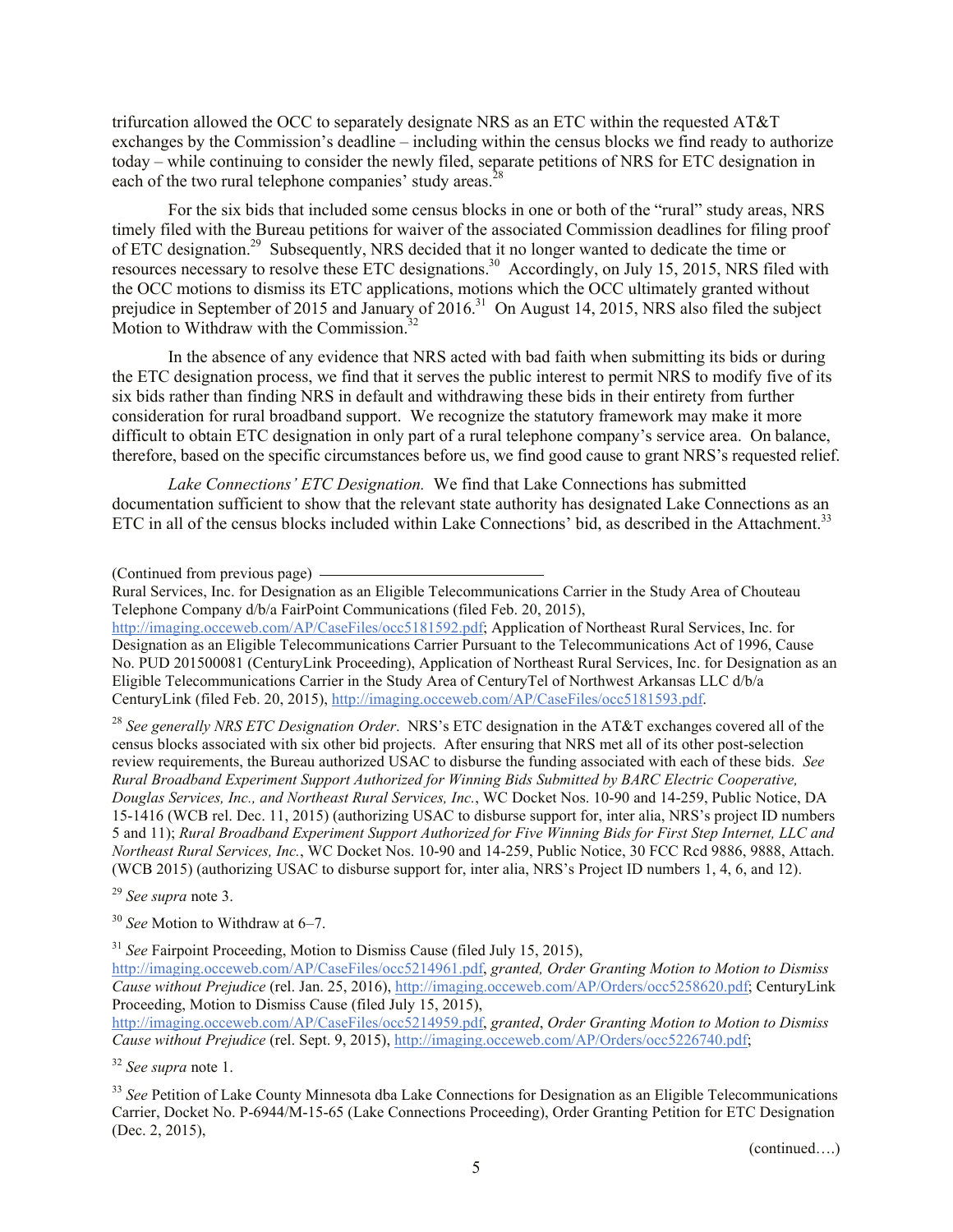We also find good cause to grant Lake Connections' petition for waiver of its March 5, 2015 deadline for submitting this information and accordingly, accept as timely filed Lake Connections' submission.<sup>34</sup>

In its waiver request, Lake Connections describes diligent efforts to meet the Commission's March 5th deadline despite several legal ambiguities regarding the Minnesota Public Utility Commission (MPUC)'s authority over Lake Connections' proposed services. Lake Connections proposed to offer broadband connectivity and interconnected VoIP services to fulfill the Commission's service requirements for rural broadband experiments funding.<sup>35</sup> In a separate on-going proceeding before the MPUC that had begun in September of 2014, however, several cable companies argued that federal law preempted local regulation of fixed interconnected VoIP service as a local telephone service.<sup>36</sup> Lake Connection explains that such challenges to the MPUC's authority drew into question the ability of the MPUC to issue Lake Connections a binding ETC designation.

Consequently, Lake Connections took certain precautionary measures before filing its application, including independently researching and briefing the jurisdictional issues and then conferring with the Minnesota Department of Commerce (MDOC) on its findings.<sup>37</sup> Such measures, explains Lake Connections, were essential to its determination to file its ETC application with the MPUC rather than the Commission, despite the cable companies' ongoing challenges. This delayed the finalization and submission of its application until January  $29$ ,  $2015.^{38}$ 

Lake Connections further explains that the cable companies' jurisdictional claims complicated and extended the MPUC's ensuing public interest analysis. Indeed, the MPUC did not release its order rejecting the cable companies' challenges until July 28, 2015, the day after it issued an order conditionally approving Lake Connections' ETC designation application, approximately four months after Lake Connections' submission of its ETC application, and approximately five months after the Commission's March  $5<sup>th</sup>$  deadline.<sup>39</sup> In the interim, the MDOC, the Minnesota Telecom Alliance (MTA), and Citizens

(Continued from previous page)

http://apps.fcc.gov/ecfs/document/view;NEWECFSSESSION=Sgg1W6lVprs22CwNxLvnRJySxvh17vYpHPrhT8L Jq222GQyz8xgc!-22619469!1749169674?id=60001424569.

<sup>34</sup> *See supra* note 4; *WAIT Radio v. FCC*, 418 F.2d 1153, 1159 (D.C. Cir. 1969) (explaining that the Commission may waive its policies or rules upon a showing of good cause and may take into account, on an individual basis, considerations of hardship, equity, or more effective implementation of overall policy); *NE Cellular Tele. Co. v. FCC*, 897 F.2d 1164, 1166 (D.C. Cir. 1990) (same) (*NE Cellular*); *Network IP, LLC v. FCC*, 548 F.3d 116, 127 (D.C. Cir. 2008) (waiver of the Commission's policies or rules is appropriate only if both: (i) special circumstances warrant a deviation from the general rule; and (ii) such deviation will serve the public interest) (citing *NE Cellular*, 897 F.2d at 1166); *see also Rural Broadband Experiments Order*, 29 FCC Rcd at 8788 n.95 (delegating authority to the Bureau to act on petitions for waiver of ETC designation deadlines).

<sup>35</sup> *See 2011 Connect America Report and Order*, 26 FCC Rcd at 17691–94, paras. 74-89 (2011) (requiring recipients of Connect America funding to offer voice and broadband services); 47 CFR § 54.101 (defining supported services for rural, insular and high-cost areas).

<sup>36</sup> *See* Lake Connections Waiver Supplement at 1; *see also infra* note 48.

<sup>37</sup> *See* Lake Connections Waiver Supplement at 1.

<sup>38</sup> Lake Connections Proceeding, Comments of Citizens Telecommunications Company of Minnesota, LLC, Docket M-15-65 (filed Jan. 29, 2015, *as amended*, Jan. 30, 2015), https://minnesotapuc.legistar.com/View.ashx?M=F&ID=3758020&GUID=8DE0032C-C807-4FE5-A3D0- D83AFB15E92F (Lake Connections ETC application). The January 29th filing was amended on January 30th to

include an inadvertently omitted signature page.

<sup>39</sup> *See Complaint by the Minnesota Department of Commerce (DOC) against the Charter Affiliates regarding Transfer of Customers*, Docket No. P6716, 5615/C-14-383, Order Finding Jurisdiction and Requiring Compliance Filing (rel. July 28, 2015), https://minnesotapuc.legistar.com/View.ashx?M=F&ID=4010051&GUID=58D1C9DF-1AE1-41A2-AE90-9DC09AF4E037 (determining fixed, interconnected VoIP service to be a telecommunications service and requiring providers' compliance with all Minnesota's statutes and rules applicable to the provision of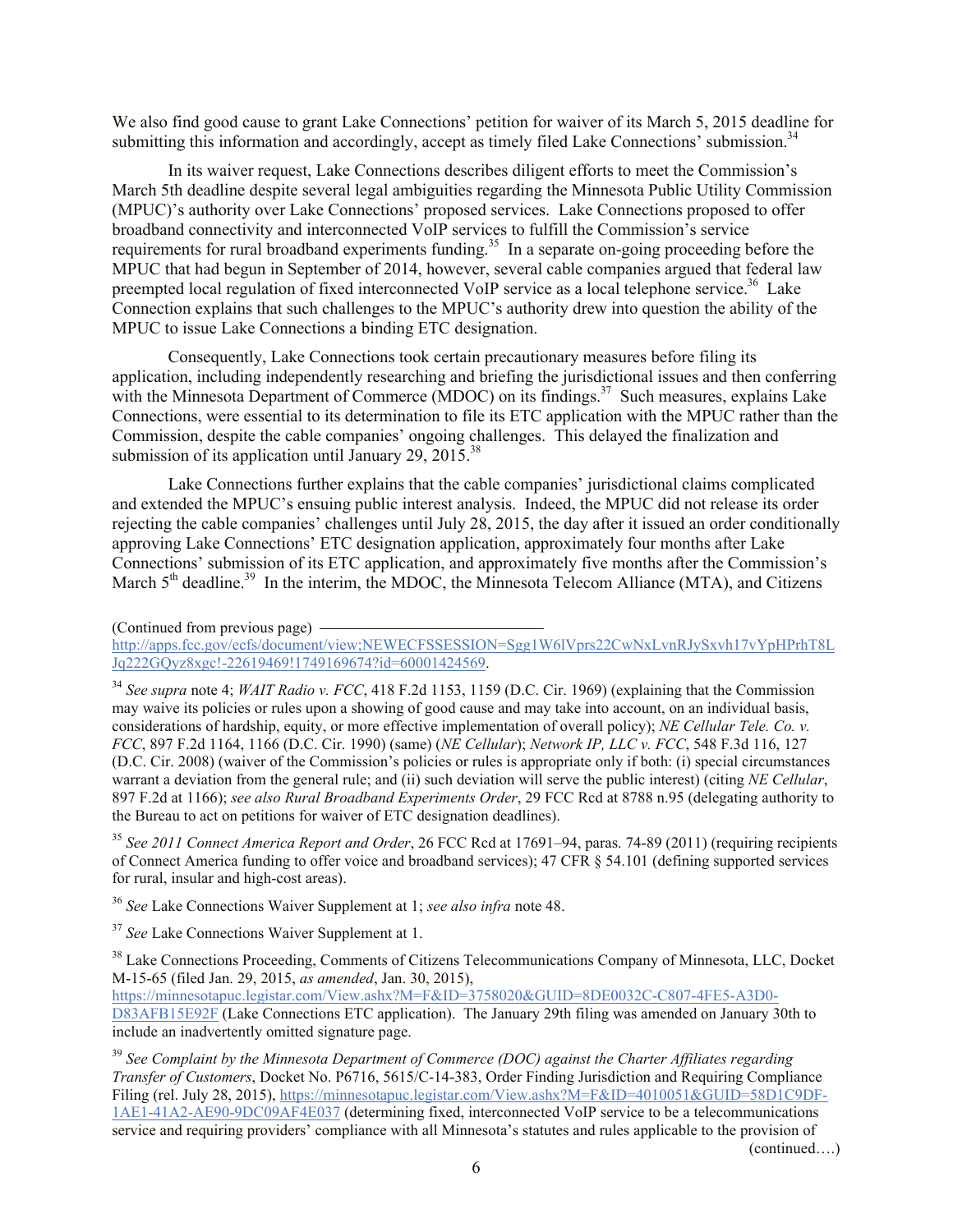Telecommunications Company of Minnesota, LLC, the Frontier Communications operating company that serves much of the area for which Lake Connections was seeking ETC designation (Frontier), all initially questioned whether Lake Connections was eligible for ETC designation.<sup>40</sup> Moreover, in its July 27, 2015 order, the MPUC conditioned Lake Connections' ETC designation on the submission of a compliance plan detailing the contractual allocation of responsibilities necessary to ensure that Lake County would remain legally and financially responsible for meeting ETC-related obligations.<sup>41</sup> Such intermediate step further delayed Lake Connections' final designation until December 2, 2015.<sup>42</sup>

Based on the record, we find that Lake Connections acted diligently in attempting to comply with ETC filing obligations and related Commission deadlines. Moreover, Lake Connections' inability to resolve the pending ETC designation by its March 5th deadline had no potential impact on the offer of Phase II model-based support.<sup>43</sup> Accordingly, we find that under the foregoing circumstances, on balance, it best serves the public interest to grant Lake Connections a waiver of its March 5<sup>th</sup> deadline for filing proof of ETC designation.

*LOC and Opinion Letter Requirement.* No later than 10 business days after the release of this Public Notice, NRS and Lake Connections must separately submit at least one irrevocable stand-by signed LOC, issued in substantially the same form as set forth in the model LOC provided in Appendix A of the *Rural Broadband Experiments Order,* by a bank that is acceptable to the Commission.<sup>44</sup> The Bureau previously released information that provisionally selected bidders may find helpful in obtaining their  $LOGs<sup>45</sup>$  At a minimum, the  $LOC(s)$  must be equal to the amount of the first disbursement of support.<sup>46</sup> The *Rural Broadband Experiments Order* lists specific requirements for a bank to be acceptable to the Commission to issue the LOC.<sup>47</sup> Those requirements vary for U.S. banks and non-U.S. banks.

In addition, a provisionally selected bidder is required to provide with its LOC(s) at least one opinion letter from legal counsel clearly stating, subject only to customary assumptions, limitations and qualifications, that, in a proceeding under the Bankruptcy Code, the bankruptcy court would not treat,

local telephone service); *appeal pending*, Complaint for Declaratory and Preliminary and Permanent Injunctive Relief, Charter Advanced Srvs (MN), LLC and Charter Advanced Srvs VIII (MN), *LLC vs. Beverly Jones Heydinger*, CASE 0:15-cv-03935-SRN-HB (filed Oct. 26, 2015), https://prodnet.www.neca.org/publicationsdocs/wwpdf/102915charter.pdf.

<sup>40</sup> *See* Lake Connections Proceeding, Comments of the Minnesota Department of Commerce (filed Mar. 16, 2015), https://minnesotapuc.legistar.com/View.ashx?M=F&ID=3758023&GUID=3930D5FA-8864-4E8B-BADC-45946D3435A3; Lake Connections Proceeding, Comments of the Minnesota Telecom Alliance (filed Mar. 16, 2015), https://minnesotapuc.legistar.com/View.ashx?M=F&ID=3758024&GUID=955115AA-154B-4794-BE0E-DE3713F82F68 (MTA Comments); Lake Connections Proceeding, Challenge to the Form or Completeness of Petition (filed Feb. 6, 2015), https://minnesotapuc.legistar.com/View.ashx?M=F&ID=3758021&GUID=FF6462D4-18F1-465E-A91D-449BC280BDAD (Frontier Challenge).

<sup>41</sup> *See* Lake Connections Proceeding, *Order Granting Petition Subject to Conditions, and Requiring Compliance Filing* at 6 (July 27, 2015), https://minnesotapuc.legistar.com/View.ashx?M=F&ID=4101692&GUID=E9B8F32B-A96C-4CB0-A9AF-DAB777C4EA46 (citing *Tech. Transitions Order,* 29 FCC Rcd at 1475–76, para. 122) (*Conditional Order*). The compliance filing was due within 30 days of the release of the order. *See id*. at 9.

<sup>42</sup> *See supra* note 33.

<sup>43</sup> *See Model-Based Support Offer PN*, 30 FCC Rcd 3905.

<sup>44</sup> *Rural Broadband Experiments Order*, 29 FCC Rcd at 8788, 8805, para. 54, Append. A.

<sup>45</sup> *See Wireline Competition Bureau Reminds Provisionally Selected Rural Broadband Experiments Bidders of Letter of Credit Requirements*, WC Docket Nos. 10-90 and 14-259, Public Notice, 29 FCC Rcd 333 (WCB 2015).

<sup>46</sup> *Id.* at 8791, para. 62.

<sup>47</sup> *Id.* at 8790, para. 59.

<sup>(</sup>Continued from previous page)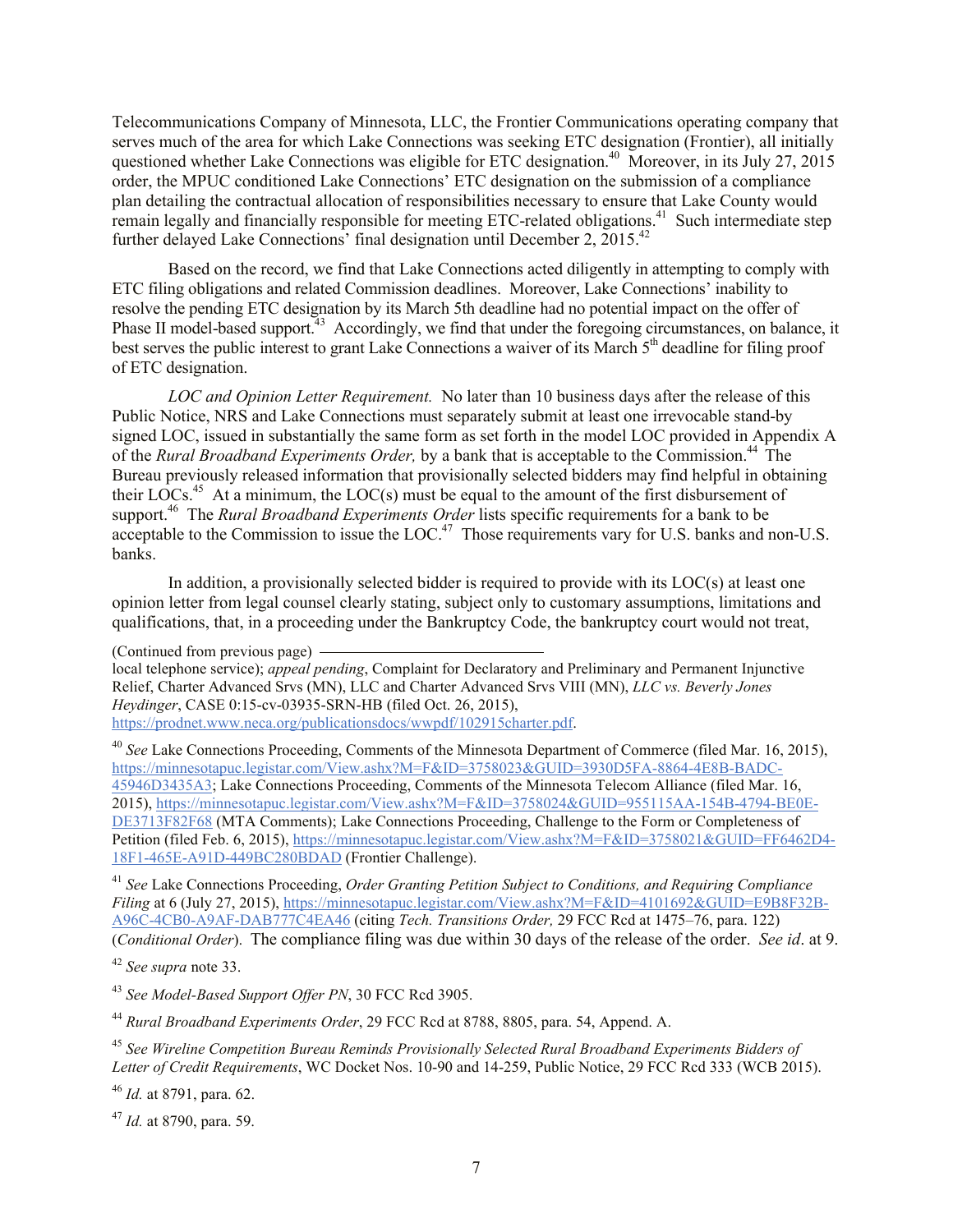under section 541 of the Bankruptcy Code, the LOC or proceeds of the LOC as property of the provisionally selected bidder's bankruptcy estate, or the bankruptcy estate of any other rural broadband experiments recipient-related entity requesting issuance of the  $\text{LOC}.^{48}$  The opinion letter(s) must not be dated at an earlier date than the issue date of the LOC(s) and should reference the specific LOC(s).

If, after reviewing each of the bidders' LOC(s) and opinion letter(s), the Bureau determines that the bidder has met all requirements, it will authorize the support described in the Attachment.<sup>49</sup>

*Instructions for Submission of Letter of Credit and Opinion Letter*. The bidders must submit at least one LOC and one opinion letter for the provisionally selected bids identified in the Attachments. The LOC(s) and opinion letter(s) must reference the relevant study area code as listed in Attachment.

The original of the  $LOC(s)$  and opinion letter(s) must be submitted to the Universal Service Administrative Company by the applicable deadline – **June 17, 2016 at 11:59 p.m. ET**, at the following address: Rural Broadband Experiments LOC, USAC, 2000 L Street NW, Suite 200, Washington, DC 20036. We recommend that the original of the LOC(s) and the opinion letter(s) be sent by means of delivery requiring signature. These documents may be sent to the attention of Kristen Farole.

A copy of the LOC(s) and opinion letter(s) must also be uploaded to the FCC Form 5620 by the applicable deadline in two attachments. The LOC(s) attachment should be designated as "Letter of Credit" and the opinion letter(s) attachment should be designated as "Opinion Letter." Provisionally selected bidders do not need to upload interim drafts of the LOC(s) and opinion letter(s) to FCC Form 5620 after they have upload their initial LOC(s) and opinion letter(s) by the deadline, but they should submit the final version of their LOC(s) and opinion letter(s) to FCC Form 5620 after they have received approval.

The failure to meet this deadline will result in removal from continuing eligibility for rural broadband experiments support.

For further information, please contact Nissa Laughner, Telecommunications Access Policy Division, Wireline Competition Bureau at (202) 418-7400 or at TTY (202) 418-0484.

**- FCC -**

l

<sup>48</sup> *Id.* at 8789, para. 58.

<sup>49</sup> *Id.* at 8788, para. 54.